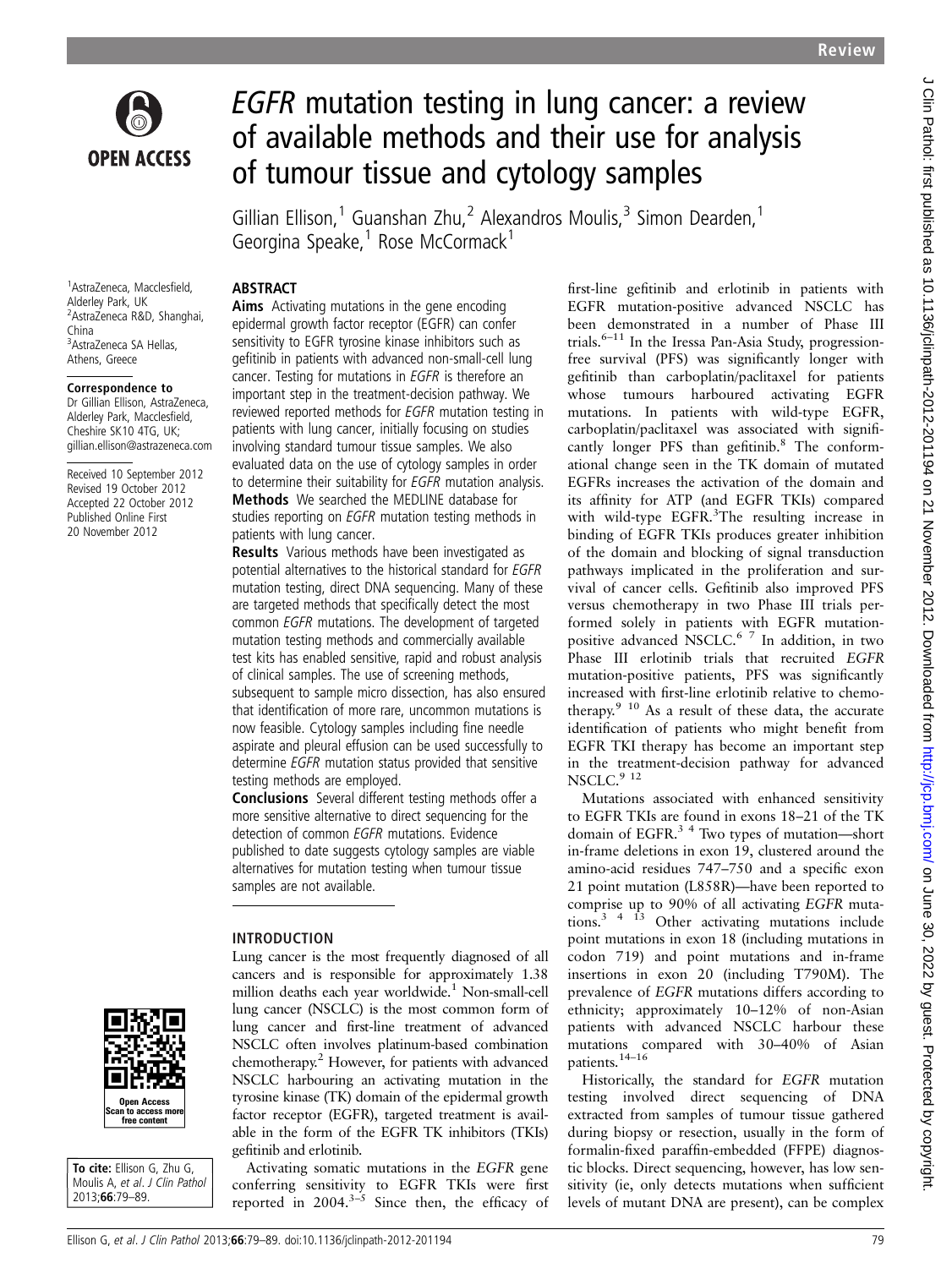and time-consuming, and is not standardised in terms of laboratory practice.<sup>17</sup> <sup>18</sup> A number of alternative methods for mutation testing have been developed and used over recent years, many with improved sensitivity and turnaround times. Another area of active research has been the evaluation of alternative sources of tumour material. As many patients with lung cancer are not identified until they have advanced disease, the procedures required to obtain a tumour biopsy sample for diagnosis may not always be possible due to co-morbidities or other reasons. Instead, cytology samples can be collected as they are adequate for the diagnosis and staging of the disease, and the procedures used to obtain these samples are generally less invasive than those used to obtain a biopsy sample. In this regard, the use of cytology samples collected for diagnostic purposes or as a result of disease complications (eg, pleural effusion (PLE)) has attracted particular attention.<sup>19</sup>

The first objective of this review was to identify and compare reported methods for EGFR mutation testing in patients with lung cancer. We focused on studies involving samples of biopsied or resected tumour tissue for this purpose because, in comparison with other sources of tumour DNA, such samples have traditionally been considered the standard for mutation testing. Our second objective was to evaluate published data on EGFR mutation testing in cytology samples when used to diagnose lung cancer in an effort to determine whether such specimens are viable alternatives to standard tumour tissue samples.

### LITERATURE SEARCH METHODOLOGY

A MEDLINE database search was performed on 27 April 2012 to identify original study articles reporting on methods for EGFR mutation testing in patients with lung cancer. The following search terms and criteria were used: (mutation detection methods lung (All fields) AND EGFR (Title/Abstract) AND mutation (Title/Abstract)) OR (EGFR (Title/Abstract) AND mutation (Title) AND lung (Title/Abstract) AND methods (Title/ Abstract)) OR (EGFR mutation testing lung (All fields)) OR (EGFR (Title/Abstract) AND mutation (Title/Abstract) AND cytology (Title/Abstract)). Search results were filtered to exclude non-English language and review articles and the titles of the remaining 284 articles were reviewed to identify potentially relevant articles. Abstracts of such articles (n=106) were reviewed and 59 studies that met one or both of the following criteria were selected for inclusion: (1) studies using 'standard' tumour tissue samples that assessed an EGFR mutation testing method and one or more 'comparator' methods; (2) studies reporting the use of cytology samples for EGFR mutation testing. Both groups excluded studies that only investigated non-TKI-sensitive EGFR mutations (ie, the exon 20 point mutation T790M alone) and those involving fewer than 20 samples.

### EGFR MUTATION TESTING METHODS IN TUMOUR TISSUE SAMPLES

Our literature search identified 30 studies that assessed the utility of an EGFR mutation testing method and comparator method(s) using 20 or more tumour tissue samples (table 1). Methods were assigned into one of two broad categories: 'screening' methods that detect all mutations, including novel variants, in exons 18–21 and 'targeted' methods that detect specific, known mutations. The advantages and disadvantages of screening and targeted testing methods are summarised in table 2.

# Screening methods

Table 1 includes six studies investigating the use of screening methods as alternatives to direct sequencing. In the study of Sueoka and colleagues, mutation testing results obtained by denaturing high-performance liquid chromatography (dHPLC) analysis of frozen tissue samples were consistent with those obtained by direct sequencing.<sup>20</sup> These authors reported that the analysis time for dHPLC was a quarter of that for direct sequencing. When combined with a DNA endonuclease-based technique, HPLC was shown to have 100% analytical sensitivity and negative predictive value relative to direct sequencing.<sup>21</sup> A technique related to dHPLC, high-resolution melting analysis (HRMA), exhibited 100% sensitivity and 90% specificity versus direct sequencing.<sup>22</sup> Similarly high sensitivity and specificity versus sequencing was reported for HRMA by Takano and colleagues, although this group used HRMA as a targeted method.23 Another study utilising HRMA reported identical EGFR mutation frequency rates to direct sequencing.<sup>24</sup> An alternative next-generation sequencing methodology, massively parallel sequencing, was validated in a study by Querings and colleagues.25 This group reported a 100% success rate of this method to detect low-frequency EGFR mutations compared with 89% for pyrosequencing—a non-electrophoretic sequencing technology employing luminometric detection—and 67% for direct sequencing. $^{2}$ 

# Targeted methods

The results of 24 studies that assessed targeted methods for detection of common EGFR mutations are shown in table 1. The majority of these studies investigated the use of PCR-based methods to specifically detect exon 19 deletions, the exon 21 L858R point mutation, and, in some cases, other less common but known EGFR mutations.<sup>26–40</sup> In these studies, which varied in their use of frozen and/or FFPE tissue samples, virtually all samples testing positive for known mutations by direct sequencing were also detected by the PCR-based screening methods under investigation. Moreover, the targeted methods detected mutations in samples that had tested negative by direct sequencing. For example, the Amplification Refractory Mutation System (ARMS)—a commonly used method that discriminates between mutated and wild-type DNA by selectively amplifying mutation-containing target sequences—detected over twice as many exon 19 deletions and L858R mutations than direct sequencing in a study by our group.<sup>31</sup> However, direct sequencing detected additional mutations not designed to be identified by the specific ARMS reactions. Another method commonly used is fragment length analysis; in the study of Pan and colleagues, this method detected more exon 19 deletions than direct sequencing.<sup>36</sup> Pyrosequencing has also shown higher analytical sensitivity than direct sequencing for the two most common EGFR mutations; the accuracy of this method, however, was only maintained when samples contained at least 20% tumour cells.<sup>38</sup> One novel technique adapted for PCR-based mutation detection is cationic conjugated polymer (CCP)-based fluorescence resonance energy transfer (FRET).<sup>40</sup> This method, in which FRET probes bind to nested PCR-amplified products, detected EGFR mutations with comparable sensitivity (95%) and specificity (96%) to direct sequencing and RT-PCR.<sup>40</sup>

Non-PCR-based targeted methods listed in table 1 include Smart Amplification Process (SmartAMP), a one-step mutationdetection technology that enables precise amplification of only target sequences. $42$  In a study by Hoshi and colleagues, SmartAMP and direct sequencing showed high concordance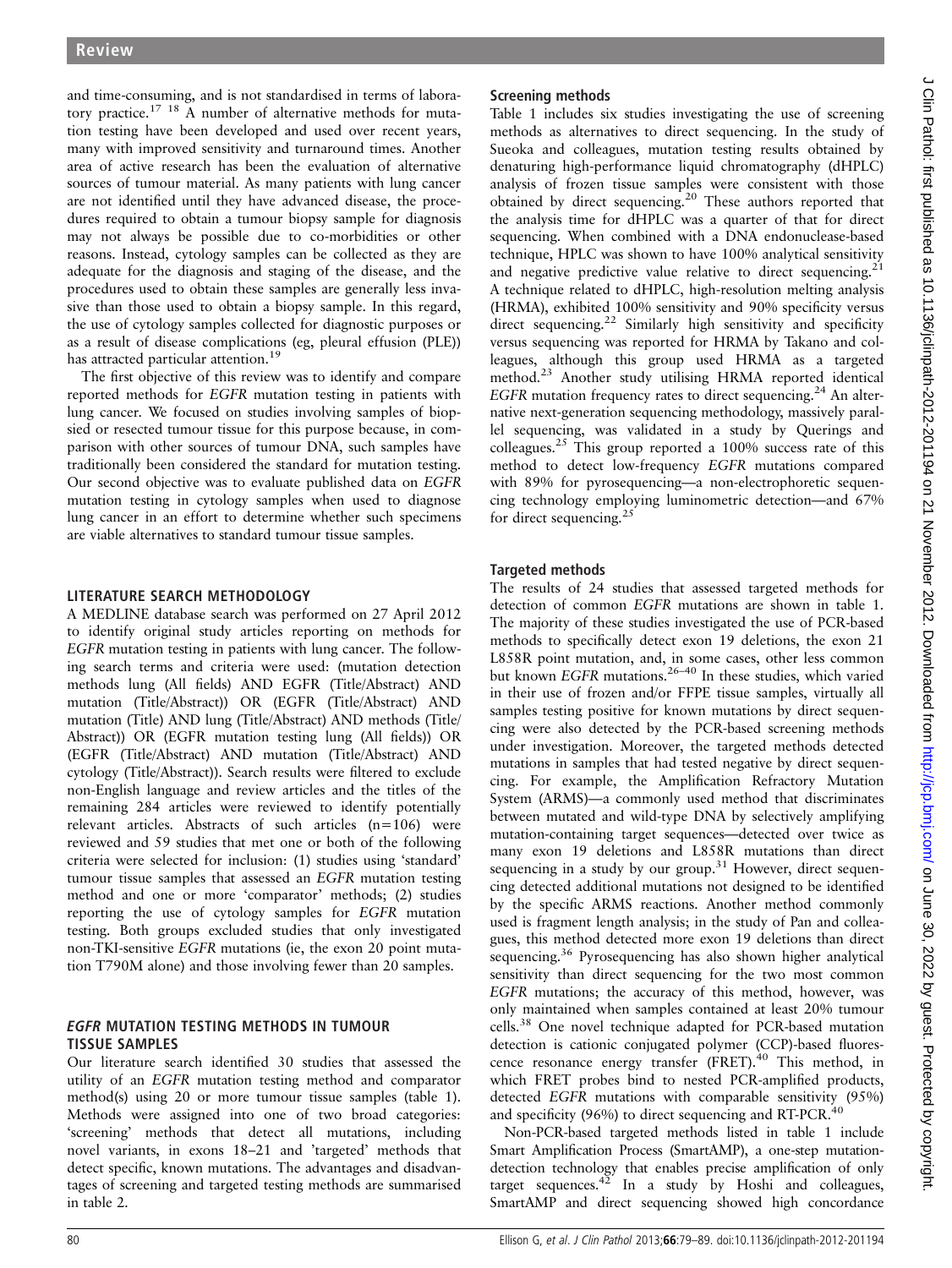#### Table 1 Studies of EGFR mutation testing methods using 'standard' tissue samples collected from patients with lung cancer

| Reference                           | <b>Mutation testing method</b><br>assessed (and comparator<br>method)                               | <b>Activating mutations assessed</b>                                  | No. of tissue<br>samples                                             | Tissue sample<br>preparation                         | Macro- or<br>micro-dissected?                    | <b>Ethnicity of</b><br>study<br>population      | Mutation frequency (vs that with<br>comparator method)*                                                                                                                                | Reported Se, Sp,<br>PPV, and NPV<br>relative to<br>comparator                                                         |
|-------------------------------------|-----------------------------------------------------------------------------------------------------|-----------------------------------------------------------------------|----------------------------------------------------------------------|------------------------------------------------------|--------------------------------------------------|-------------------------------------------------|----------------------------------------------------------------------------------------------------------------------------------------------------------------------------------------|-----------------------------------------------------------------------------------------------------------------------|
| Screening methods                   |                                                                                                     |                                                                       |                                                                      |                                                      |                                                  |                                                 |                                                                                                                                                                                        |                                                                                                                       |
| Sueoka et al <sup>20</sup>          | dHPLC (vs direct sequencing)                                                                        | Exons 18-21                                                           | 97 (including 16<br>PLE samples)                                     | Frozen                                               | <b>NR</b>                                        | Japanese                                        | Any mutation: 34 (35%)<br>(vs 33 (34%)                                                                                                                                                 | <b>NR</b>                                                                                                             |
| Jänne et al <sup>21</sup>           | DNA endonuclease (SURVEYOR)<br>and HPLC (vs direct sequencing)                                      | Exons 18-21                                                           | 160 (more<br>samples were<br>analysed with<br>SURVEYOR/HPLC<br>only) | FFPE/frozen                                          | Macro-dissected<br>(91/117 FFPE<br>samples only) | NR (study<br>USA)                               | Any mutation: 58 (36%)<br>performed in (vs 51 (32%))                                                                                                                                   | Se, 100%; Sp,<br>87%; PPV, 74%;<br>NPV, 100%                                                                          |
| Do et $al22$                        | HRMA (vs direct sequencing)                                                                         | Exons 18-21                                                           | 200                                                                  | <b>FFPE</b>                                          | Micro-dissected                                  | NR (study<br>Australia)                         | Any mutation: 118 (59%)<br>performed in (vs 73 (37%))                                                                                                                                  | Se, 100%; Sp, 90%                                                                                                     |
| Takano et $al^{23}$                 | HRMA (vs direct sequencing)t                                                                        | Exon 19 deletions and exon 21<br>point mutation (L858R)               | were analysed<br>with HRMA only)                                     | 66 (more samples FFPE/methanol-fixed Micro-dissected | (samples for<br>sequencing only)                 | East Asian<br>patients                          | Any screened mutation: 34 (52%) for<br>FFPE and 36 (55%) for<br>methanol-fixed (vs 37 (56%))                                                                                           | FFPE: Se, 92%; Sp,<br>100%; PPV, 100%;<br>NPV, 90%<br>Methanol-fixed: Se,<br>97%; Sp, 100%;<br>PPV, 100%; NPV,<br>97% |
| Borràs et al <sup>24</sup>          | HRMA (vs direct sequencing)                                                                         | Exons 19-21                                                           | 36                                                                   | <b>FFPE</b>                                          | Macro-dissected                                  | NR (study<br>performed in<br>Spain)             | E746-A750: 1 (2.8%)<br>$(vs 1 (2.8\%)$<br>E746-T751insA: 1 (2.8%)<br>$(vs 1 (2.8\%)$<br>L858R: 1 (2.8%) (vs 1 (2.8%))<br>P848L: 1 (2.8%)(vs 1 (2.8%))                                  | <b>NR</b>                                                                                                             |
| Querings <i>et al</i> <sup>25</sup> | Massively parallel sequencing (vs Exons 18-21<br>direct sequencing and<br>pyrosequencing)           |                                                                       | 24 (including 3<br>cytology samples)                                 | FFPE/frozen                                          | <b>NR</b>                                        | NR (study<br>performed in<br>Germany)           | Any mutation: 14 (58.3%)<br>(vs 12 (50.0%) for pyrosequencing<br>and 9 (37.5%) for direct sequencing)                                                                                  | Se, 100% (vs 89%<br>for pyrosequencing<br>and 67% for direct<br>sequencing)                                           |
| Targeted methods                    |                                                                                                     |                                                                       |                                                                      |                                                      |                                                  |                                                 |                                                                                                                                                                                        |                                                                                                                       |
| Endo et $al^{26}$                   | TagMan PCR (vs direct<br>sequencing)                                                                | 13 mutations across exons 18-21                                       | 94 (more samples FFPE<br>were analysed<br>with TaqMan PCR<br>only)   |                                                      | <b>NR</b>                                        | NR (study<br>performed in $26$ (28%))<br>Japan) | Any screened mutation: 27 (28%) (vs NR                                                                                                                                                 |                                                                                                                       |
| Yatabe <i>et</i> $al^{27}$          | Cycleave PCR (exon 21 (L858R))<br>or fragment analysis (exon 19<br>deletion) (vs direct sequencing) | Exon 19 deletion (E746_A750)<br>and exon 21 point mutation<br>(L858R) | 195                                                                  | FFPE/frozen                                          | Macro-dissected                                  | NR (study<br>performed in<br>Japan)             | E746_A750: 38 (19%)<br>$(vs 39 (20\%)$<br>L858R:33 (17%) (vs 32 (16%))                                                                                                                 | <b>NR</b>                                                                                                             |
| Ohnishi et $al^{28}$                | Mutation-specific PCR (vs direct<br>sequencing)                                                     | Exon 19 deletion (E746_A750)<br>and exon 21 point mutation<br>(L858R) | 62                                                                   | Frozen                                               | <b>NR</b>                                        | NR (study<br>performed in<br>Japan)             | E746 A750: 8 (13%)<br>(vs $8(13%)$ )<br>L858R:14 (23%) (vs 11 (18%))                                                                                                                   | <b>NR</b>                                                                                                             |
| Asano et al <sup>29</sup>           | Mutant-enriched PCR (vs<br>non-enriched PCR and direct<br>sequencing)                               | Exon 19 deletions and exon 21<br>point mutation (L858R)               | 108                                                                  | Frozen                                               | <b>NR</b>                                        | NR (study<br>performed in<br>Japan)             | Exon 19 deletions: 17 (16%) (vs 16<br>(15%) for both non-enriched PCR and<br>direct sequencing)<br>L858R: 20 (19%) vs (17 (16%) for<br>both non-enriched PCR and direct<br>sequencing) | <b>NR</b>                                                                                                             |
| Otani et $a^{30}$                   | Mutant-enriched PCR (vs<br>non-enriched PCR and direct<br>sequencing)                               | Exon 19 deletions and exon 21<br>point mutation (L858R)               | 26                                                                   | Frozen                                               | <b>NR</b>                                        | NR (study<br>performed in<br>Japan)             | Exon 19 deletions: 3 (12%) (vs 3<br>(11%) for both non-enriched PCR and<br>direct sequencing)<br>L858R: 11 (42%) (vs 6 (23%) for both<br>non-enriched PCR and direct<br>sequencing)    | <b>NR</b>                                                                                                             |

 $\approx$ 

J Clin Pathol: first bublished as 10.1136/jolinpath-2012-201194 on 21 November 2012. Downloaded from mod June 20, 2012 by guest. Protected by copyright.

Review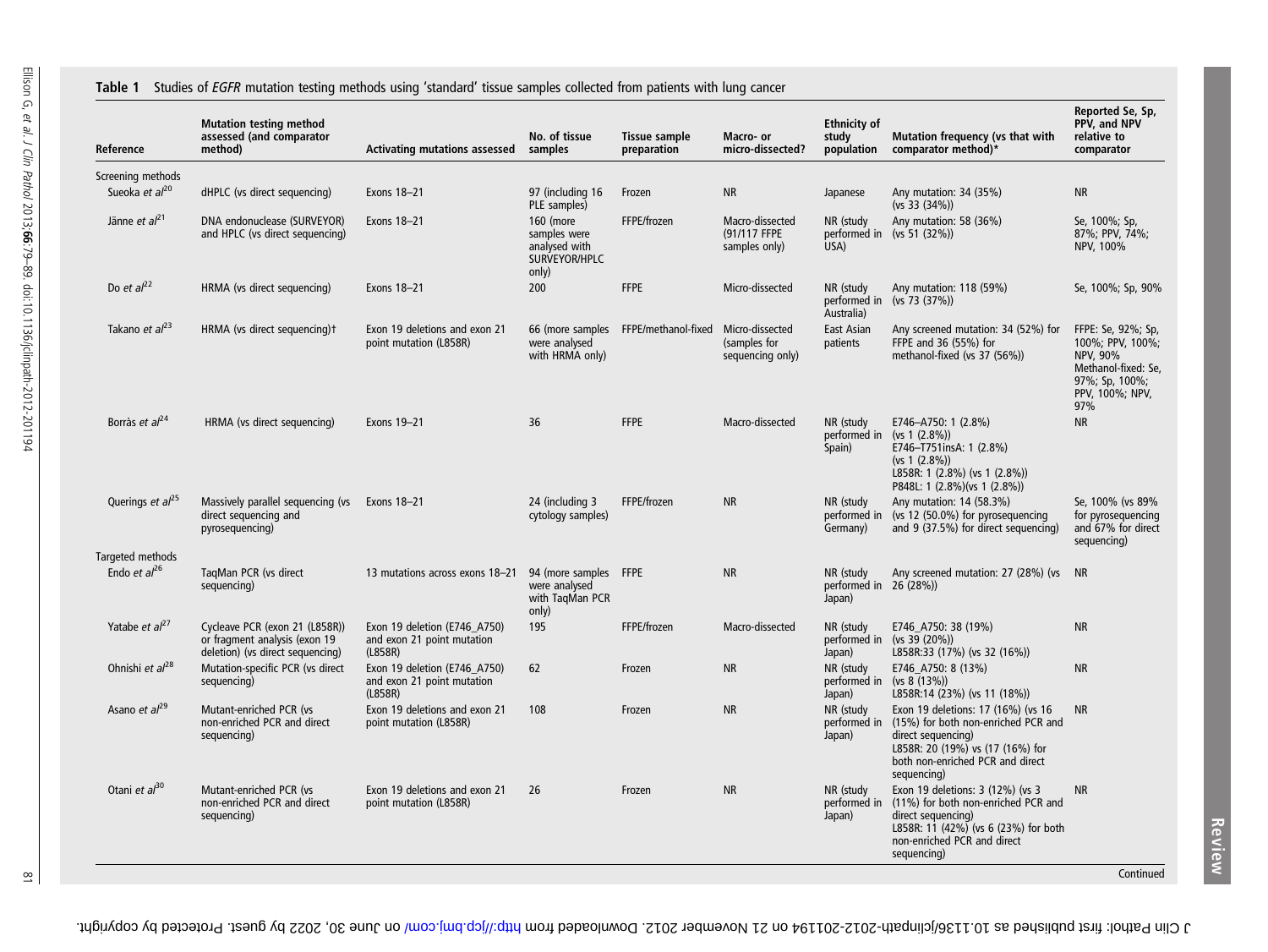#### Table 1 Continued

| Reference                  | <b>Mutation testing method</b><br>assessed (and comparator<br>method)                                             | <b>Activating mutations assessed</b>                                                                                                                         | No. of tissue<br>samples                                                         | Tissue sample<br>preparation  | Macro- or<br>micro-dissected? | <b>Ethnicity of</b><br>study<br>population | Mutation frequency (vs that with<br>comparator method)*                                                                                                                                                    | Reported Se, Sp,<br>PPV, and NPV<br>relative to<br>comparator |
|----------------------------|-------------------------------------------------------------------------------------------------------------------|--------------------------------------------------------------------------------------------------------------------------------------------------------------|----------------------------------------------------------------------------------|-------------------------------|-------------------------------|--------------------------------------------|------------------------------------------------------------------------------------------------------------------------------------------------------------------------------------------------------------|---------------------------------------------------------------|
| Ellison et $al31$          | ARMS (vs direct sequencing)                                                                                       | Exon 19 deletion (E746 A750)<br>and exon 21 point mutation<br>(L858R)                                                                                        | 215                                                                              | <b>FFPE</b>                   | Macro-dissected               | <b>NR</b>                                  | E746 A750: 9 (4%)<br>(vs 4 (2%)<br>L858R: 9 (4%) (vs 4 (2%))                                                                                                                                               | <b>NR</b>                                                     |
| Zhao et $al^{32}$          | Mutant-enriched ARMS TaqMan<br>PCR (vs direct sequencing)                                                         | Exon 19 deletion (E746_A750)<br>and exon 21 point mutation<br>(L858R)                                                                                        | 31                                                                               | <b>FFPE</b>                   | <b>NR</b>                     | NR (study<br>performed in<br>China)        | E746_A750: 5 (16%)<br>(ys 3 (6%)<br>L858R: 6 (19%) (vs 5 (16%))                                                                                                                                            | <b>NR</b>                                                     |
| Naoki et al <sup>33</sup>  | PCR-Invader (vs DNA sequencing)                                                                                   | Exon 18 point mutations (G719A/ 49 (plus 4 PLE<br>C/S), exon 19 deletions, exon 20<br>point mutation (S768I), exon 21<br>point mutations (L858R and<br>L861Q | and 1 PCE)                                                                       | FFPE (tissue<br>samples only) | Macro-dissected               | Japanese                                   | Any of the screened mutations: 28<br>(52%)<br>(vs 19 (35%)                                                                                                                                                 | <b>NR</b>                                                     |
| Kawada et al <sup>34</sup> | PCR-RFLP (vs direct sequencing)                                                                                   | Exon 18 point mutation (G719X), 91 (plus 14 PLE,<br>exon 19 deletions and exon 21<br>point mutations (L858R and<br>L861Q)                                    | 3 PCE and 1<br>sputum)                                                           | Frozen                        | <b>NR</b>                     | NR (study<br>performed in (34%)<br>Japan)  | Any of the screened mutations: 37<br>(vs 36 (33%)                                                                                                                                                          | <b>NR</b>                                                     |
| Molina-Vila et $a^{35}$    | Length analysis for exon 19<br>deletions and TaqMan assay for<br>exon 21 point mutation (vs direct<br>sequencing) | Exon 19 deletions and exon 21<br>point mutations (L858R and<br>L8610)                                                                                        | 217 (includes 72)<br>cytology samples)                                           | FFPE/fresh                    | Micro-dissected               | NR (study<br>performed in<br>Spain)        | Exon 19 deletions: 25 (12%) (vs 25<br>$(12\%)$<br>L858R: 11 (5%) (vs 11 (5%))<br>L861Q: 1 (0.5%)<br>$(vs 1 (0.5\%)$                                                                                        | <b>NR</b>                                                     |
| Pan et $a^{36}$            | Length analysis (exon 19<br>deletions) and PCR-RFLP (exon 21<br>(L858R)) (vs direct sequencing)                   | Exon 19 deletions and exon 21<br>point mutation (L858R)                                                                                                      | 39                                                                               | <b>NR</b>                     | <b>NR</b>                     | NR (study<br>performed in<br>USA)          | Exon 19 deletions: 15 (38%) (vs 13<br>(33%)<br>L858R: 14 (36%)<br>(vs 12 (31%)                                                                                                                             | <b>NR</b>                                                     |
| Ikeda et $al37$            | In-situ LAMP with ARMS (vs<br>PCR-RFLP)                                                                           | Exon 21 point mutation (L858R)                                                                                                                               | 26                                                                               | Paraffin-embedded             | <b>NR</b>                     | NR (study<br>Japan)                        | L858R: 15 (58%)<br>performed in (vs 12 (46%))                                                                                                                                                              | <b>NR</b>                                                     |
| Dufort et $a^{38}$         | Pyrosequencing# (vs direct<br>sequencing)                                                                         | Exon 19 deletions and exon 21<br>point mutation (L858R)                                                                                                      | 58 (more samples FFPE/others<br>were analysed<br>with<br>pyrosequencing<br>only) |                               | <b>NR</b>                     | NR (study<br>performed in<br>France)       | Exon 19 deletions: 11 (19%) (vs 9<br>(16%)<br>L858R: 5 (9%) (vs 4 (7%))                                                                                                                                    | <b>NR</b>                                                     |
| Han et $al^{39}$           | PCR-PNA clamp (vs direct<br>sequencing)                                                                           | Exon 19 deletions, exon 20<br>insertions, and exon 21 point<br>mutation (L858R and L816Q)                                                                    | 23 (and 41<br>pleural effusion<br>samples)                                       | <b>FFPE</b>                   | <b>No</b>                     | NR (study                                  | Any of the screened mutations: 16<br>performed in $(69.6\%)$ (vs 12 (52.2%)) for adequate<br>South Korea) biopsy specimens and 12 (52.2%)<br>$(vs 12 (52.2%)$ for matched<br>surgically resected specimens | <b>NR</b>                                                     |
| Yang et al <sup>40</sup>   | PCR/CCP-based FRET (vs direct<br>sequencing and RT-PCR)                                                           | Exon 21 point mutation (L858R)                                                                                                                               | 48                                                                               | <b>FFPE</b>                   | No                            | NR (study<br>performed in<br>China)        | L858R: 20 (41.7%) (vs 19 (39.6%) for Se, 95.2%; Sp,<br>direct sequencing and 21 (43.8% for<br>RT-PCR))                                                                                                     | 96.3%                                                         |
| Hoshi et $a^{41}$          | SmartAmp (vs direct sequencing)                                                                                   | Exon 18 point mutation (G719S),<br>exon 19 deletions and exon 21<br>point mutation (L858R)                                                                   | - 45                                                                             | Frozen                        | <b>NR</b>                     | NR (study<br>performed in<br>Japan)        | G719S: 0 (0%) (vs 0 (0%))<br>Exon 19 deletions: 5 (11%)<br>(vs 5 (11%)<br>L858R: 5 (11%) (vs 4 (9%))                                                                                                       | <b>NR</b>                                                     |
| Miyamae et $al^{42}$       | Conventional and PNA-clamp<br>SmartAmp2 (vs direct sequencing) point mutation (L858R)                             | Exon 19 deletions and exon 21                                                                                                                                | 43                                                                               | FFPE and paired<br>frozen     | <b>NR</b>                     | NR (study<br>performed in<br>Japan)        | Exon 19 deletions: 18 (42%) (vs 12<br>(28%) for frozen and FFPE)<br>L858R: 12 (28%) (vs 5 (12%)) for<br>frozen and $11$ (26%)<br>(vs 3 (7%)) for FFPE                                                      | <b>NR</b><br>Continued                                        |

82

J Clin Pathol: first published as 10.136/jclinpathish-2012 on 21 November 2012. Downloaded from http://jcp.bm/ on June 30, 2022 by guest. Protected by copyright.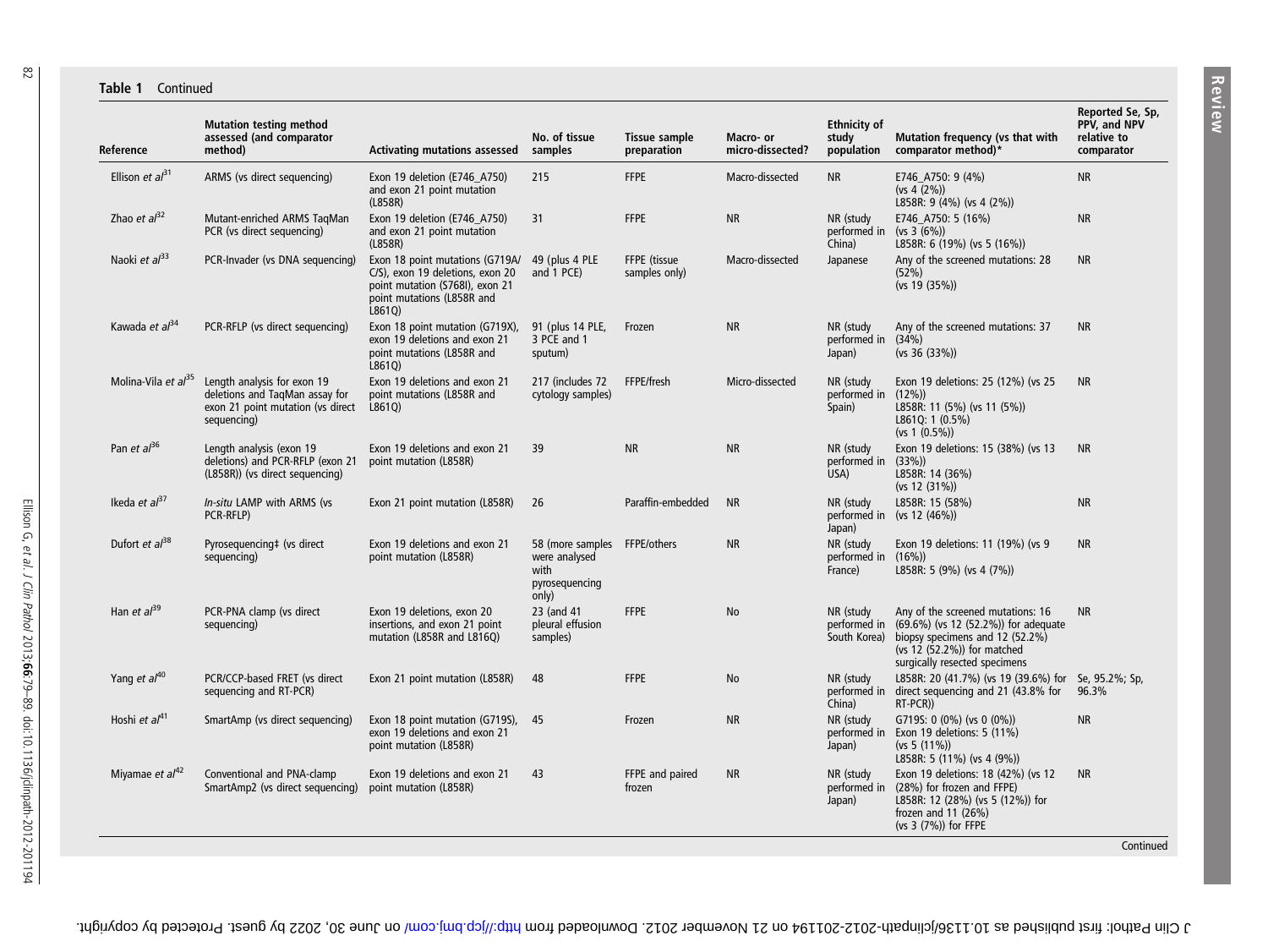#### Table 1 Continued

| Reference                     | <b>Mutation testing method</b><br>assessed (and comparator<br>method)                                                                                                                                 | <b>Activating mutations assessed</b>                                  | No. of tissue<br>samples                    | Tissue sample<br>preparation                                  | Macro- or<br>micro-dissected?                                      | <b>Ethnicity of</b><br>study<br>population | Mutation frequency (vs that with<br>comparator method)*                                                                                                      | Reported Se, Sp,<br>PPV, and NPV<br>relative to<br>comparator                                                                                                              |
|-------------------------------|-------------------------------------------------------------------------------------------------------------------------------------------------------------------------------------------------------|-----------------------------------------------------------------------|---------------------------------------------|---------------------------------------------------------------|--------------------------------------------------------------------|--------------------------------------------|--------------------------------------------------------------------------------------------------------------------------------------------------------------|----------------------------------------------------------------------------------------------------------------------------------------------------------------------------|
| Araki et al <sup>43</sup>     | PNA-clamp SmartAmp2 (vs direct<br>sequencing, PNA-enriched<br>sequencing, and SmartAmp2)                                                                                                              | Exon 19 deletions                                                     | 172                                         | Frozen                                                        | No                                                                 | Asian                                      | Exon 19 deletions: 39 (22.7%) (vs 30<br>(17.4%) for direct sequencing and 38<br>(22.1%) for PNA-enriched sequencing<br>and 12 (7.0%) for SmartAmp2)          | <b>NR</b>                                                                                                                                                                  |
| Kozu et al <sup>44</sup>      | IHC (vs HRMA)                                                                                                                                                                                         | Exon 19 deletions and exon 21<br>point mutation (L858R)               | 577 (including 36<br>cytological<br>smears) | Frozen or MFPE                                                | No (but tumour<br>regions selected for<br>TMA and IHC<br>analysis) | Japanese                                   | Exon 19 deletions: 59 (10%) (vs 135<br>(23%)<br>L858R: 139 (24%)<br>(vs 172 (30%))                                                                           | Exon 19 deletions:<br>Se, 42%; Sp, 100%<br>L858R: Se, 76%;<br>Sp. 98%                                                                                                      |
| Brevet et al <sup>45</sup>    | IHC (vs fragment analysis for exon<br>19 deletion (mutant-enriched PCR<br>assay for discordant results) or<br>PCR-RFLP for L858R<br>(mass-spectrometry-based DNA<br>analysis for discordant results)) | Exon 19 deletions and exon 21<br>point mutation (L858R)               | 194                                         | <b>FFPE</b>                                                   | Macro-dissected                                                    | NR (study<br>performed in<br>USA)          | E746 A750: 22 (11%)<br>(vs 20 $(10\%)$ )<br>Other exon 19 deletions: 25 (13%)<br>(vs 31 (16%)<br>L858R: 22 (11%)<br>$(vs 21 (11\%)$                          | E746 A750<br>deletion: Se, 100%<br>Other exon 19<br>deletions: Se, 74%<br>E746 A750<br>deletion and other<br>exon 19 deletions:<br>Sp. 98.8%<br>L858R: Se, 95%;<br>Sp. 99% |
| Ilie et $al^{46}$             | IHC (vs direct sequencing)                                                                                                                                                                            | Exon 19 deletions                                                     | 61                                          | FFPE (direct<br>sequencing<br>performed on frozen<br>samples) | No (but tumour<br>regions selected for<br>TMA and IHC<br>analysis) | Caucasian                                  | E746 A750: 12 (20%)<br>$(vs 8(13\%)$<br>All exon 19 deletions: 13 (21%) (vs<br>$10(16\%)$                                                                    | Se, 23%; NPV, 49%<br>(calculated using<br>results from direct<br>sequencing plus<br>other methods)                                                                         |
| Kato et $al^{47}$             | IHC (vs direct sequencing)                                                                                                                                                                            | Exon 19 deletion (E746_A750)<br>and exon 21 point mutation<br>(L858R) | 70                                          | <b>NR</b>                                                     | No (but tumour<br>regions selected for<br>TMA and IHC<br>analysis) | Japanese                                   | E746 A750: 9 (13%)<br>(vs 11 (16%)<br>L858R: 11 (16%)<br>(vs 12 (17%)                                                                                        | E746 A750: Se,<br>82%; Sp, 100%;<br>PPV, 100%; NPV,<br>96.7%<br>L858R: Se, 75%;<br>Sp. 97%; PPV,<br>82%; NPV, 95%                                                          |
| Nakamura et al <sup>48</sup>  | IHC (vs PNA-LNA PCR clamp/<br>direct sequencing)                                                                                                                                                      | Exon 19 deletion (E746 A750)<br>and exon 21 point mutation<br>(L858R) | 20                                          | <b>FFPE</b>                                                   | <b>No</b>                                                          | NR (study<br>performed in<br>Japan)        | E746_A750: 4 (20%)<br>(vs 3 (15%)<br>L858R: 4 (20%) (vs 5 (25%))                                                                                             | Se, 92%; Sp, 100%                                                                                                                                                          |
| Simonetti et al <sup>49</sup> | IHC (vs fragment analysis,<br>TaqMan assay, and direct<br>sequencing)                                                                                                                                 | Exon 19 deletions and exon 21<br>point mutations (L858R and<br>L816Q) | 78                                          | <b>FFPE</b>                                                   | Micro-dissected                                                    | Caucasian                                  | E746_A750: 17 (22%)<br>(vs 17 (22%)<br>Other exon 19 deletions:<br>$3(4\%)$ (vs 12 (15%))<br>L858R: 25 (32%)<br>(vs 25 (32%))<br>L816Q: 0 (0%)<br>(vs 2 (3%) | <b>NR</b>                                                                                                                                                                  |

Only studies identified by our literature search and meeting the criteria described in the Methods are listed.

\*In many studies, samples were selected and/or purposely enriched to include <sup>a</sup> higher number of mutated samples; therefore, mutation frequency data should not be considered representative of the general population. †HRMA was used as <sup>a</sup> targeted method in this study.

‡Pyrosequencing tends to be performed in <sup>a</sup> semi-targeted manner.

ARMS. Amplification Refractory Mutation System: CCP-based FRET, cationic conjugated polymer-based fluorescence resonance energy transfer: dHPLC, denaturing high-performance liguid chromatography: EGFR, epidermal growth fac FFPE, formalin-fixed paraffin-embedded; HPLC, high-performance liquid chromatography; HRMA, high-resolution melting analysis; IHC, immunohistochemistry; LAMP, loop-mediated isothermal amplification; MFPE, methanol-fixed pa NPV, negative predictive value; NR, not reported; PCE, pericardial effusion; PCR-RFLP, PCR-restriction fragment length polymorphism; PLE, pleural effusion; PNA, peptide nucleic acid; PNA-LNA, PNA-locked nucleic acid; PPV, Se, sensitivity; SmartAmp2, smart amplification process V.2; Sp, specificity; TMA, tissue microarray.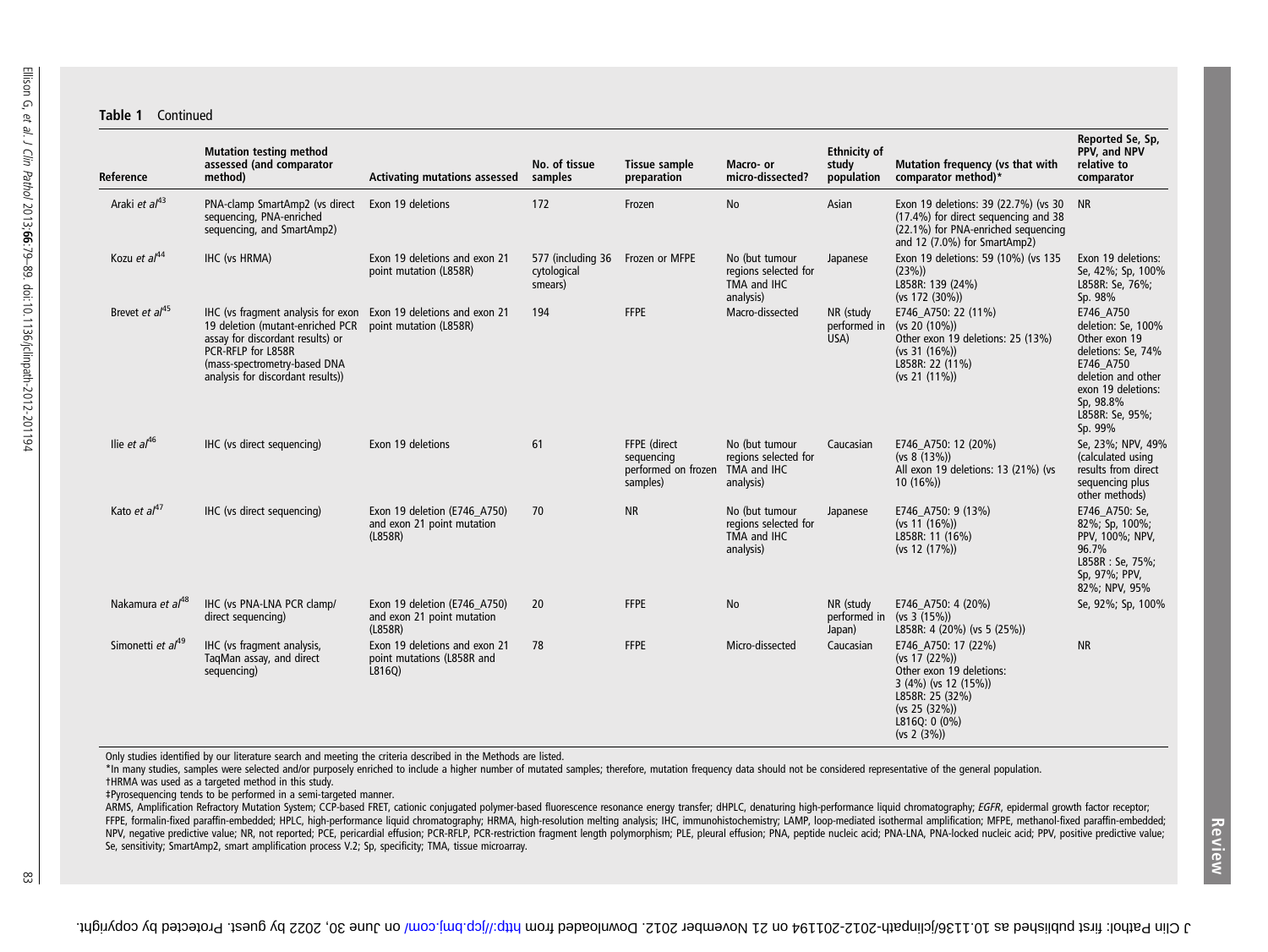| Table 2       | Advantages and disadvantages of screening and targeted methods for <i>EGFR</i> mutation testing                                                                                                                                                                                                           |                                                                                                                                                                                                                                                                                                |  |  |  |
|---------------|-----------------------------------------------------------------------------------------------------------------------------------------------------------------------------------------------------------------------------------------------------------------------------------------------------------|------------------------------------------------------------------------------------------------------------------------------------------------------------------------------------------------------------------------------------------------------------------------------------------------|--|--|--|
|               | Screening methods (samples screened for all EGFR mutations,<br>known and novel variants)                                                                                                                                                                                                                  | Targeted methods (samples analysed for known EGFR mutations<br>only)                                                                                                                                                                                                                           |  |  |  |
| Advantages    | All mutations, including novel mutations, may be detected (analytical<br>sensitivity)<br>$\triangleright$ Direct sequencing technology is widely available                                                                                                                                                | $\triangleright$ Less time-consuming than the screening method direct sequencing,<br>leading to reduced turnaround times<br>$\triangleright$ Sensitivity (limit of detection) tends to be higher than with screening<br>methods<br>$\blacktriangleright$ Technology is fairly widely available |  |  |  |
| Disadvantages | $\triangleright$ Sensitivity tends to be lower than with targeted methods<br>• Often require enrichment of tumour cells by macro- or micro-dissection<br>Experienced operators needed<br>Tend to be more labour intensive and time consuming than targeted<br>methods, leading to longer turnaround times | Rare mutations not assayed for are not detected<br>$\triangleright$ Reagents may be more expensive than for screening methods such as<br>direct sequencing                                                                                                                                     |  |  |  |

EGFR, epidermal growth factor receptor.

when used to assess frozen clinical samples for the two most common EGFR mutations and the exon 18 G719S point mutation.41 A modification of this technique, peptide nucleic acid (PNA)-clamp SmartAmp2, in which oligomers of PNA (a synthetic DNA analogue) bind to wild-type DNA sequences spanning mutational hotspots, preferentially allowing for mutant DNA amplification,39 has been investigated in two studies.42 43 One study found that PNA-clamp SmartAmp2 was more sensitive than direct sequencing at detecting the two main EGFR mutations using both frozen and FFPE tissue samples.<sup>42</sup> Similarly, a second study reported greater sensitivity of this technique compared with direct sequencing, PNA-enriched sequencing, and conventional SmartAmp<sub>2.43</sub>

Several of the studies listed in table 1 used immunohistochemistry (IHC) for the targeted mutation analysis of tissue samples.<sup>44–49</sup> These studies utilised two mutant-specific rabbit monoclonal antibodies directed against the exon 19 A746\_A750 deletion and L858R, and most reported high sensitivity and specificity for mutant-specific IHC versus direct sequencing and/or other comparator methods.

### USE OF CYTOLOGY SAMPLES FOR EGFR MUTATION TESTING

In total, 33 original studies reporting the use of cytology samples for EGFR mutation testing were identified by our literature search (table 3). Commonly tested cytology samples included tissue samples collected during diagnosis (eg, fine needle aspirate (FNA) samples acquired via minimally invasive biopsy procedures, which often contain high proportions of tumour cells) or liquid-based samples obtained from patients experiencing common complications of lung cancer (eg, PLE, which often have low tumour cell content). Use of sensitive mutation testing methods is warranted when cytology samples with low tumour content are used. In two separate studies, EGFR mutations detected by mutant-enriched PCR in some PLE samples were not detected by non-enriched assays.<sup>29 50</sup> Similarly, the sensitive ARMS technique has been shown to detect mutations in PLE samples not identified via direct sequencing.<sup>51</sup> Interestingly, the detection rate of EGFR mutations with direct sequencing improved from 45% when using genomic DNA to 67% when using tumour-derived RNA isolated from PLE samples as an alternative source.<sup>52</sup> ARMS was also more sensitive than direct sequencing in studies utilising transbronchial FNA.53 Our search showed that the use of FNA for detection of EGFR mutations has been relatively widely investigated (table 3). Several FNA-generating techniques used for the diagnosis and staging of lung cancers have attracted

particular interest in this regard: endobronchial ultrasound-guided fine needle aspiration (EBUS-FNA), trans-oesophageal ultrasoundguided fine needle aspiration (EUS-FNA), and CT-guided FNA. Cytology samples obtained via these techniques were successfully assessed for *EGFR* mutations using direct sequencing.<sup>54 55</sup> Other studies have reported the successful use of EBUS-FNA and/or EUS-FNA samples with real-time PCR,  $56 \times 57$  COLD-PCR,  $58$ PNA-locked nucleic acid (LNA) PCR clamp,<sup>59</sup> or loop-hybrid mobility shift assay.<sup>60</sup>

# DISCUSSION AND FUTURE PERSPECTIVES

A variety of methods have been employed as potential alternatives to the historical standard for EGFR mutation testing, direct sequencing. In practice, the choice of testing method should be based primarily on the nature of the sample to be tested including tumour content (particularly for cytology material), the testing laboratory's expertise and available equipment, and whether detection of known activating EGFR mutations only is considered sufficient (figure 1).

Reflecting its position as the historical standard, direct sequencing was used as the comparator method in many of the studies identified by our search. The variability observed between studies when comparing sequencing to other mutation testing methods may be due to technical differences, such as primers or reagents used by individual laboratories. Perhaps the primary limitation of direct sequencing is its low sensitivity; indeed, a mutation should generally be present in approximately 20% of all DNA in a sample to be reliably detected by this method.78 79 In our experience, the approximate tumour content of lung tissue samples can range from 5 to 100%. Therefore, a limit of detection of 20% means that direct sequencing may offer insufficient sensitivity.<sup>80</sup> Preparation of samples by macro-dissection or laser capture micro-dissection prior to DNA extraction, however, can enrich tumour cell content and thereby increase the utility of sequencing as a routine pretreatment test.<sup>81</sup> While relatively cost-effective from a reagent perspective compared with targeted methods, $82$  these preparatory enrichment methods are labour intensive and time consuming and provide a relatively marginal improvement. Alternative screening methods to direct sequencing include dHPLC and HRMA. Although dHPLC appears to have higher analytical sensitivity than direct sequencing,<sup>20</sup> dHPLC requires extra processing steps after PCR amplification and the use of expensive instrumentation.<sup>22</sup> HRMA has been proposed as an alternative, and is able to detect mutant genes at levels of  $2.5-10\%$ .<sup>22</sup> <sup>24</sup> HRMA is relatively inexpensive; however, samples testing positive by HRMA must then be analysed by direct sequencing to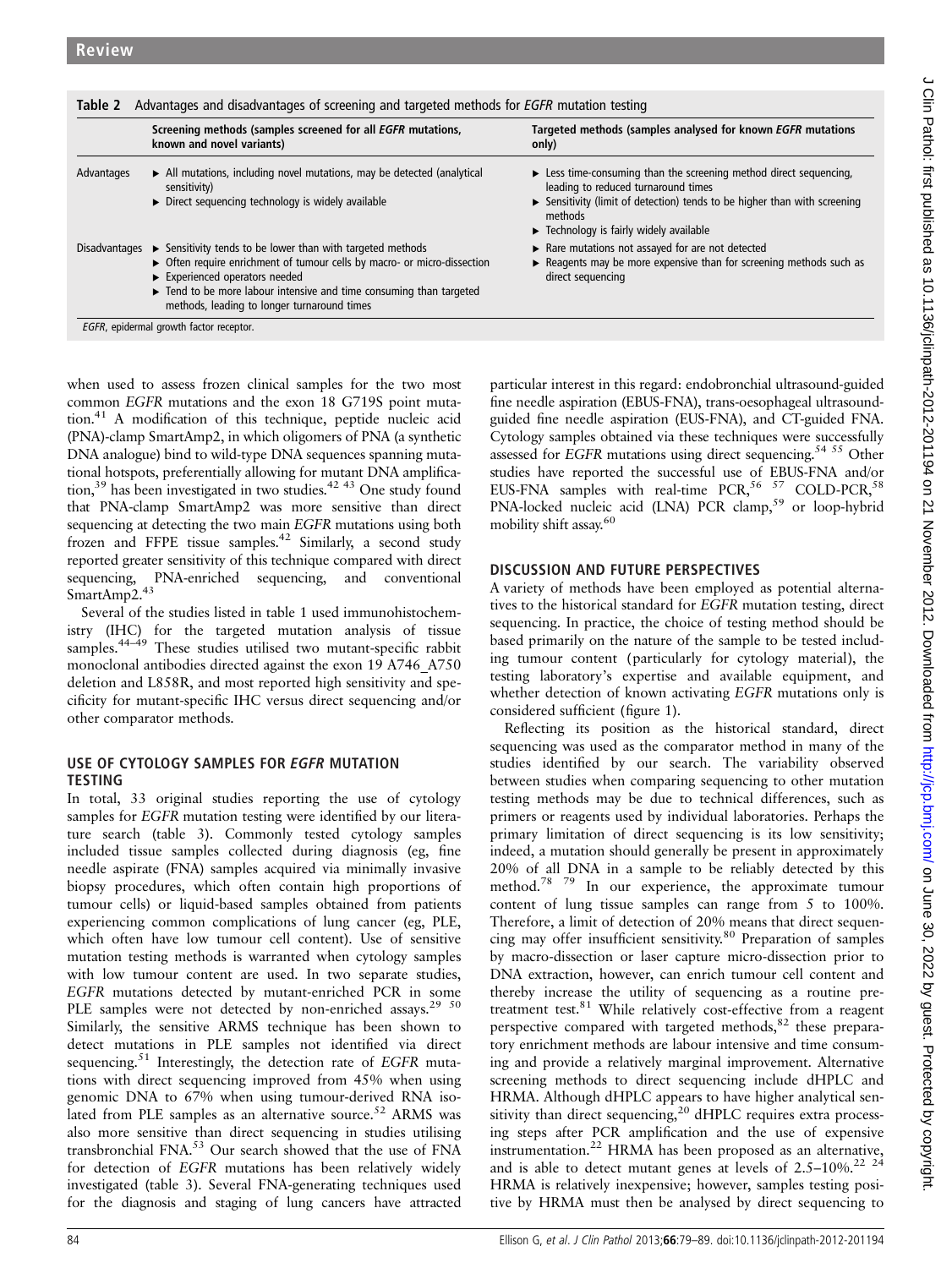| Studies of EGFR mutation testing methods using cytology samples collected from patients with lung cancer<br>Table 3 |                                                                                                                                                                                                            |                                                                                                        |                                                                                                                                                                                                   |  |  |  |  |
|---------------------------------------------------------------------------------------------------------------------|------------------------------------------------------------------------------------------------------------------------------------------------------------------------------------------------------------|--------------------------------------------------------------------------------------------------------|---------------------------------------------------------------------------------------------------------------------------------------------------------------------------------------------------|--|--|--|--|
| Reference                                                                                                           | Cytology samples (no. of samples for mutation<br>analysis (fail data if available))                                                                                                                        | Method(s) of <i>EGFR</i> mutation testing<br>assessed                                                  | Authors' conclusions on use of cytology samples<br>for <i>EGFR</i> mutation testing                                                                                                               |  |  |  |  |
| Asano et al <sup>29</sup>                                                                                           | Cell-free PLE (n=20), CT-quided needle lung biopsies<br>$(n=18)$                                                                                                                                           | Mutant-enriched PCR versus<br>non-enriched PCR and direct<br>sequencing                                | Mutant-enriched PCR detected EGFR alterations that<br>were not identified with a non-enriched assay                                                                                               |  |  |  |  |
| Fassina<br>et al <sup>61</sup>                                                                                      | TTNA samples $(n=77)$                                                                                                                                                                                      | HRMA versus direct sequencing                                                                          | HRMA of TTNA samples was accurate, fast, easy,<br>cheap, and reliable for the detection of common EGFR<br>mutations                                                                               |  |  |  |  |
| Hlinkova<br>et al <sup>62</sup>                                                                                     | Cytological samples obtained by endobronchial<br>brushing $(n=53)$                                                                                                                                         | HRMA versus direct sequencing (with<br>mutant-enriched PCR if <25% tumour<br>cells)                    | HRMA in combination with mutant-enriched PCR is a<br>sensitive method for mutation detection in cytology<br>samples                                                                               |  |  |  |  |
| Horiike<br>et al <sup>53</sup>                                                                                      | Transbronchial FNA (n=93 (10 fails (11%) with direct<br>sequencing; 0 fails with Scorpion ARMS))                                                                                                           | Scorpion ARMS versus direct<br>sequencing                                                              | Both methods detected EGFR mutations in<br>transbronchial FNA samples although Scorpion ARMS<br>was more sensitive                                                                                |  |  |  |  |
| Kawahara<br>et al <sup>63</sup>                                                                                     | PLE $(n=21)$ , CSF $(n=2)$ , and ascites $(n=1)$                                                                                                                                                           | Immunocytochemistry versus PNA-LNA<br>PCR clamp                                                        | EGFR mutations were detected in PLE and CSF with<br>100% sensitivity using antibodies specific for the exon<br>19 deletion E746_A750 and the exon 21 point<br>mutation L858R                      |  |  |  |  |
| Kimura<br>et al <sup>64</sup>                                                                                       | Cell-free PLE $(n=43)$                                                                                                                                                                                     | Direct sequencing                                                                                      | DNA in PLE can be used to detect EGFR mutations                                                                                                                                                   |  |  |  |  |
| Kimura<br>et al $51$                                                                                                | Cell-free PLE $(n=24)$                                                                                                                                                                                     | Scorpion ARMS versus direct<br>sequencing                                                              | DNA in PLE can be used to detect EGFR mutations.<br>Scorpion ARMS was more sensitive than direct<br>sequencing                                                                                    |  |  |  |  |
| Kozu et al <sup>44</sup>                                                                                            | Imprint cytological smears from fresh-cut surface of<br>resected tumour specimens (n=36)                                                                                                                   | <b>HRMA</b> versus IHC                                                                                 | (Results of cytology sample analyses were combined<br>with those of 541 tissue specimens (see table 2))                                                                                           |  |  |  |  |
| Lim et $a^{65}$                                                                                                     | $FNA$ (n=29)                                                                                                                                                                                               | Whole genome amplification followed<br>by direct sequencing                                            | EGFR mutations were identified using direct sequencing<br>of whole genome-amplified genomic DNA from<br>low-volume FNA samples                                                                    |  |  |  |  |
| Lozano<br>et al <sup>66</sup>                                                                                       | Primary lung tumour FNA (n=68), metastatic lymph<br>node FNA (n=10), bone metastases FNA (n=3), left<br>adrenal metastasis FNA $(n=1)$ , PLE $(n=6)$ , PCE $(n=1)$ ,<br>and bronchoalveolar lavage $(n=1)$ | Direct sequencing                                                                                      | Assessment of EGFR mutation in cytology samples is<br>feasible and comparable with biopsy results                                                                                                 |  |  |  |  |
| Nakajima<br>et al <sup>60</sup>                                                                                     | EBUS-TBNA samples from metastatic lymph nodes<br>$(n=43)$                                                                                                                                                  | Loop-hybrid mobility shift assay<br>confirmed by direct sequencing                                     | EGFR mutations can easily be detected in metastatic<br>lymph nodes samples by EBUS-TBNA                                                                                                           |  |  |  |  |
| Oshita et al <sup>67</sup>                                                                                          | Cytology samples obtained by transbronchial abrasion<br>$(n=52)$ (2 fails $(4%)$ )                                                                                                                         | Loop-hybrid mobility shift assay                                                                       | Assessment of EGFR mutations in cytological samples<br>is feasible and comparable with biopsy results                                                                                             |  |  |  |  |
| Otani et al <sup>30</sup>                                                                                           | Biopsy needle wash fluid $(n=26)$                                                                                                                                                                          | Mutant-enriched PCR versus<br>non-enriched PCR versus direct<br>sequencing                             | EGFR mutations can be detected in the wash fluid of<br>CT-guided biopsy needles                                                                                                                   |  |  |  |  |
| Rekhtman<br>et al <sup>68</sup>                                                                                     | Transbronchial/transthoracic FNA (n=67), extrathoracic<br>FNA ( $n=29$ ), PLE ( $n=29$ ), and bronchial brush/wash<br>$(n=3)$ (2 failures $(2%)$ )                                                         | Length analysis and PCR-RFLP                                                                           | <i>EGFR</i> analysis is feasible in routinely processed<br>cytology samples                                                                                                                       |  |  |  |  |
| Savic et al <sup>69</sup>                                                                                           | Transbronchial FNA (n=35), PLE (n=16), bronchial<br>washing (n=15), bronchial brushes (n=13), and<br>bronchoalveolar lavage (n=5)                                                                          | PCR-direct sequencing                                                                                  | <i>EGFR</i> analyses are applicable to cytology specimens                                                                                                                                         |  |  |  |  |
| Schuurbiers<br>et al <sup>54</sup>                                                                                  | EBUS-/EUS-FNA samples (n=35 (8 fails (23%))                                                                                                                                                                | Direct sequencing                                                                                      | Molecular analysis for <i>EGFR</i> mutations can be<br>performed routinely in EBUS-/EUS-FNA samples                                                                                               |  |  |  |  |
| Soh et $a^{50}$                                                                                                     | Cell-free PLE (n=61)                                                                                                                                                                                       | Direct sequencing versus<br>mutant-enriched PCR versus<br>non-enriched PCR versus PNA-LNA<br>PCR-clamp | Some discrepancies between the results of the four<br>assays were noted. Mutant-enriched PCR detected the<br>most mutations                                                                       |  |  |  |  |
| Takano<br>et al <sup>23</sup>                                                                                       | Bronchial brushing/washing (n=43), PLE (n=40),<br>transbronchial FNA ( $n=9$ ), PCE ( $n=8$ ), superficial lymph<br>node FNA (n=7), tumour FNA (n=6), and sputum (n=4)                                     | HRMA versus direct sequencing                                                                          | Exon 19 deletions and the exon 21 point mutation<br>L858R can likely be detected from archived<br>Papanicolaou-stained cytology slides with sensitivity of<br>ca. 90% and specificity of ca. 100% |  |  |  |  |
| van Eijk<br>et al <sup>56</sup>                                                                                     | EBUS-TBNA/EUS-FNA samples (numerous samples from<br>43 patients)                                                                                                                                           | Real-time PCR with hydrolysis probes                                                                   | All mutations detected in matched histological samples<br>were also identified in the cytology samples                                                                                            |  |  |  |  |
| Yasuda<br>et al <sup>70</sup>                                                                                       | ELF $(n=23)$                                                                                                                                                                                               | PNA-LNA PCR clamp                                                                                      | Sensitivity for detecting mutations in ELF was 58%                                                                                                                                                |  |  |  |  |
| Zhang et $al71$                                                                                                     | PLE cells and matched cell-free PLE (n=26)                                                                                                                                                                 | Mutant-enriched PCR versus direct<br>sequencing                                                        | Direct sequencing may miss a significant proportion of<br>mutations in PLE samples. Mutant-enriched PCR may<br>be more reliable                                                                   |  |  |  |  |
| Smits et al <sup>72</sup>                                                                                           | Cytology and FFPE samples (n=816; 719 samples had<br>interpretable result)                                                                                                                                 | Direct sequencing or HRMA                                                                              | (Results of cytology sample analyses were combined<br>with those of FFPE specimens)                                                                                                               |  |  |  |  |
| Tsai et $al^{\prime 3}$                                                                                             | PLE $(n=78)$                                                                                                                                                                                               | IHC versus direct sequencing                                                                           | EGFR mutations were detected in PLE with 71% and<br>88% sensitivity using antibodies specific for the exon<br>19 deletion E746_A750 and the exon 21 point<br>mutation L858R, respectively         |  |  |  |  |

**Continued** 

J Clin Pathol: first published as 10.1136/jclinpath-2012-201194 on 21 November 2012. Downloaded from http://jcp.bmj.com/ on June 30, 2022 by guest. Protected by copyright. J Clin Pathol: first published as 10.1136/jclinpath-2012-201194 on 21 November 2012. Downloaded from <http://jcp.bmj.com/> on June 30, 2022 by guest. Protected by copyright.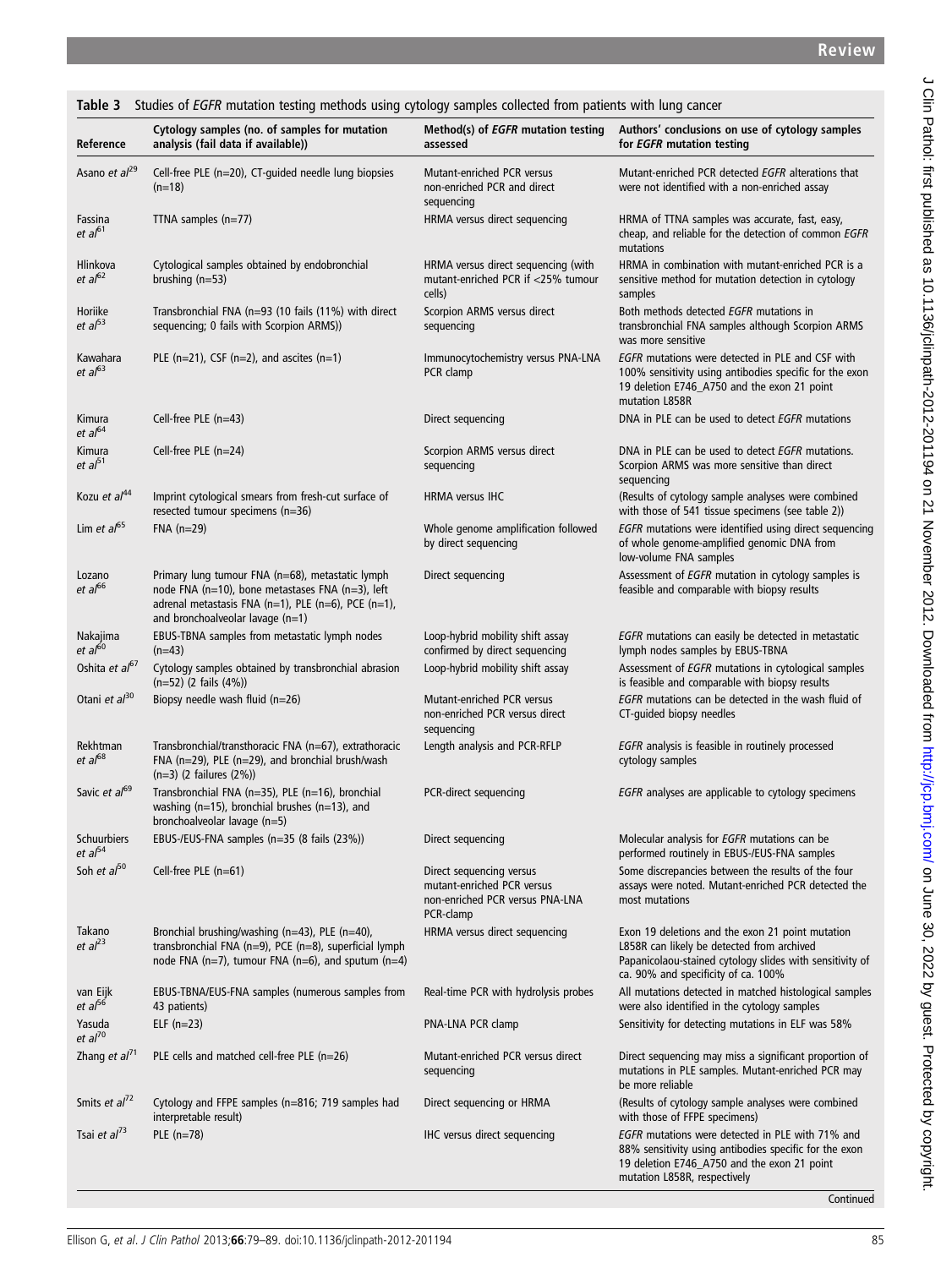|                                  | <b>Table 3</b> Continued                                                                                                        |                                                             |                                                                                                                                                      |  |  |  |
|----------------------------------|---------------------------------------------------------------------------------------------------------------------------------|-------------------------------------------------------------|------------------------------------------------------------------------------------------------------------------------------------------------------|--|--|--|
| Reference                        | Cytology samples (no. of samples for mutation<br>analysis (fail data if available))                                             | Method(s) of EGFR mutation testing<br>assessed              | Authors' conclusions on use of cytology samples<br>for EGFR mutation testing                                                                         |  |  |  |
|                                  |                                                                                                                                 |                                                             | Correlation of TKI response rate with EGFR mutation<br>status was comparable when determined by IHC and<br>direct sequencing (67% vs 72%)            |  |  |  |
| Navani<br>et al <sup>57</sup>    | EBUS-TBNA samples (n=774)                                                                                                       | <b>ARMS or MassARRAY</b>                                    | EBUS-TBNA cytology samples are suitable for EGFR<br>analysis                                                                                         |  |  |  |
| Aisner et al <sup>74</sup>       | Cytology cell blocks, including FNA of primary and<br>metastatic lung lesions and exfoliative cytology<br>specimens $(n=42)$    | PCR-sequencing                                              | Cell block specimens provide an alternative DNA source<br>to surgical specimens for EGFR analysis                                                    |  |  |  |
| Zhuang<br>et al <sup>55</sup>    | CT-quided FNA biopsy (n=43)                                                                                                     | Direct sequencing                                           | CT-quided FNA biopsy is a feasible and safe method to<br>provide samples for EGFR analysis                                                           |  |  |  |
| Santis et al <sup>58</sup>       | EBUS-TBNA lymph node samples (n=131; successful<br>analysis of 126 samples)                                                     | <b>COLD-PCR</b>                                             | EBUS-TBNA samples provide sufficient tumour material<br>for EGFR mutation analysis<br>COLD-PCR is a robust screening assay for EGFR<br>mutations     |  |  |  |
| Malapelle<br>et al <sup>75</sup> | LBC $(n=42)$                                                                                                                    | Direct sequencing                                           | LBC samples can be used for EGFR mutation analysis;<br>however, direct sequencing requires micro-dissection to<br>provide sufficient sample DNA      |  |  |  |
| Betz et al <sup>76</sup>         | Romanowsky-stained direct cytology smears (n=33)                                                                                | Direct sequencing                                           | Following micro-dissection, direct smears can be used<br>as a specimen source for EGFR analysis when cell<br>blocks exhibit insufficient cellularity |  |  |  |
| Cho et $al^{77}$                 | Body fluid specimen (n=32: pleural fluids (n=29), CSF<br>$(n=1)$ , pericardial $(n=1)$ , and ascites $(n=1)$ )                  | Direct sequencing                                           | Combined direct sequencing and cytological analysis<br>might be clinically useful and sensitive for the<br>detection of EGFR mutations               |  |  |  |
| Tsai et $a^{52}$                 | PLE (n=150)                                                                                                                     | Direct sequencing of cell-derived RNA<br>versus genomic DNA | Sequencing of RNA improves sensitivity for EGFR<br>mutation detection in PLE samples compared with<br>genomic DNA                                    |  |  |  |
| Lozano<br>et al <sup>66</sup>    | Cytology samples (n=150: Papanicolaou smears<br>$(n=120)$ , Fresh/liquid (n=14), cell block (n=10),<br>ThinPrep tests $(n=6)$ ) | Direct sequencing                                           | EGFR analysis using cytological samples is feasible and<br>comparable with biopsy results                                                            |  |  |  |
| Nakajima<br>et al <sup>59</sup>  | EBUS-TBNA metastatic lymph node samples (n=156)                                                                                 | PNA-LNA PCR clamp                                           | EBUS-TBNA samples can be used for multi-gene<br>mutational analysis                                                                                  |  |  |  |

Only studies identified by our literature search and meeting the criteria described in the Methods are listed.

ARMS, Amplification Refractory Mutation System; COLD-PCR, coamplification at lower denaturation temperature PCR; CSF, cerebrospinal fluid; EBUS-FNA, endobronchial ultrasound-guided fine needle aspiration; EBUS-TBNA, endobronchial ultrasound-guided transbronchial needle aspiration; EGFR, epidermal growth factor receptor; ELF, epithelial lining fluid; EUS-FNA, trans-oesophageal ultrasound scanning with fine needle aspiration; FFPE, formalin-fixed paraffin-embedded; FNA, fine needle aspirate; HRMA, high-resolution melting analysis; IHC, immunohistochemistry; LBC, liquid-based cytology; MassARRAY, matrix-assisted laser desorption/ionisation mass spectroscopy; PCE, pericardial effusion; PCR-RFLP, PCR-restriction fragment length polymorphism assay; PLE, pleural effusion; PNA-LNA, peptide nucleic acid-locked nucleic acid; TKI, tyrosine kinase inhibitor; TTNA, trans-thoracic needle aspiration.

ensure that mutations are properly identified.<sup>24</sup> This can be problematic when levels of mutant DNA do not permit analysis by direct sequencing.

Targeted methods, which detect specific mutations only, tend to be more sensitive in terms of limit of detection than screening techniques. ARMS, for example, is a simple PCR-based testing method shown to be more sensitive and robust than direct sequencing for the assessment of common EGFR mutations in FFPE tumour tissue.<sup>31</sup> One other targeted method to be validated is fragment length analysis. While fragment length analysis is used widely in practice, it can only detect insertions or deletions and does not allow detection of point mutations in EGFR. Compared with some other methods, mutant-specific IHC is fast, cost-effective, and can be performed in most



Figure 1 Factors determining the choice of EGFR mutation testing method.

 $\epsilon$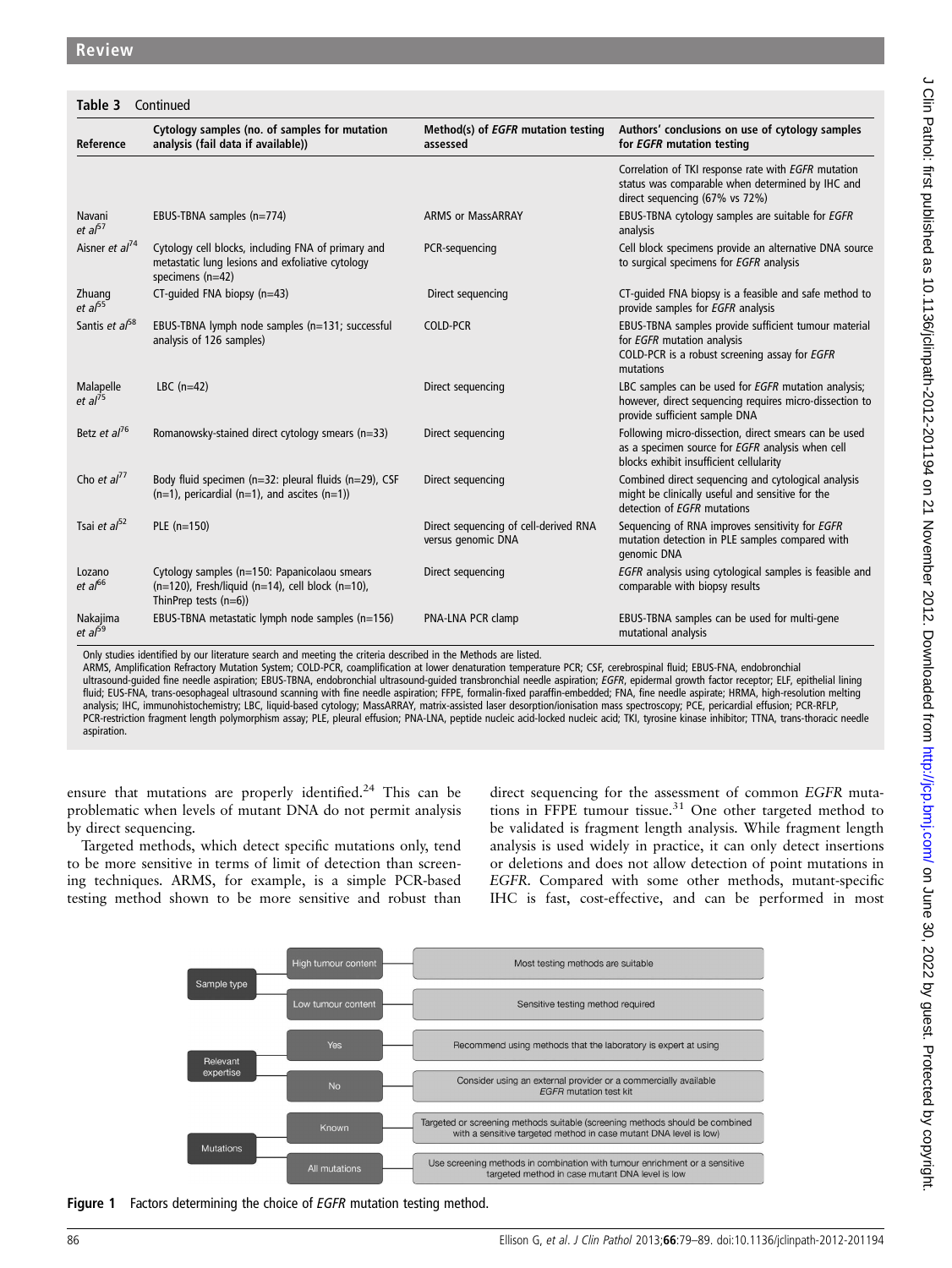pathology laboratories.<sup>44</sup> IHC, however, has not been widely adopted for EGFR mutation analysis amid concerns that it is not as sensitive or as specific as DNA-based molecular techniques. A study comparing EGFR mutation testing between 15 centres in France (the Evaluation of the EGFR Mutation Status for the Administration of EGFR-TKIs in Non-Small Cell Lung Carcinoma (ERMETIC) project) suggested that detection accuracy is dependent upon sample quality rather than the sequencing method used, highlighting the importance of good sample collection and processing techniques.<sup>83</sup> For poor quality samples, care must be taken to ensure the selection of tumour cells, in addition to the DNA concentration, as test results are frequently dependent on both these parameters.

The availability of targeted methods with high sensitivity offers the potential for accurate, rapid, and high-throughput analysis of clinical samples. The main theoretical drawback of these techniques is their inability to detect all activating EGFR mutations. The majority of clinical evidence to date robustly supports the use of EGFR TKIs in patients with the two most common activating mutations in EGFR (exon 19 deletions and the L858R point mutation in exon 21), and most targeted methods are specifically designed to detect these mutations. However, clinical data on less common mutations are emerging and further research is required to fully inform predictable outcomes on EGFR TKIs, aided by the use of sample micro dissection followed by screening methods, to ensure identification of all known mutations.<sup>18</sup> While targeted methods can fail to detect some of the rare mutations which are detected by screening, it is anticipated that rare mutations demonstrated to have therapeutic implications will subsequently be included in targeted screening approaches, thus ensuring all patients will benefit from the appropriate therapy. Both screening and targeted methods have been used to identify EGFR mutations in clinical trials of EGFR TKIs in patients with advanced NSCLC.<sup>6–10</sup> <sup>14–16</sup> <sup>84</sup> These trials were not identified by our search due to our focus on method comparison studies. In practice, laboratories can opt to use commercially available kits or to develop their own tests. Testing kits such as those utilising the ARMS method have the advantages of being validated, ready for use and quality controlled. Laboratory-developed tests, many of which were identified by our search, may be less expensive, but take time to develop and validate and may have limited quality control. If procedures for EGFR mutation testing are not established at a local level, use of one of a number of global testing laboratories may be considered. Such laboratories use a variety of methods for EGFR mutation testing including commercially available kits and laboratory-developed tests.

Our literature search confirmed that cytology samples are suitable testing material for EGFR mutation testing and that detection rates appear to be as high as those obtained with traditional tissue samples. The suitability of cytology samples for routine clinical practice has been recognised in published recommendations for EGFR mutation testing.<sup>85</sup> Of note, in the recent study of Goto and colleagues, published after we performed our literature search, five different EGFR testing methods (PCR-Invader, PNA-LNA-PCR clamp, PCR-direct sequencing, cycleave PCR, and ARMS) showed comparable performance in the assessment of tissue and cytology samples. Furthermore, the concordance between matched tumour and cytology samples was extremely high.<sup>86</sup>

There is a growing trend toward the extensive molecular characterisation of tumours so that the most appropriate therapy can be selected. This is exemplified in the Biomarker-integrated Approaches of Targeted Therapy for Lung cancer Elimination trial,

in which patients are adaptively randomised to various treatments based on relevant molecular biomarkers.87 This approach has been made possible by the availability of methods such as Sequenom MassArray,<sup>88</sup> SNaPshot,<sup>89-91</sup> and arrays of mutation-specific PCR assays (eg, qBiomarker Somatic Mutation PCR Array), and through the use of next-generation sequencing. These methods can rapidly and sensitively detect many known mutations in a relatively small amount of DNA. Using such gene panel approaches will no doubt increase our knowledge of pharmacogenetic predictive biomarkers and therefore improve patient outcomes by ensuring that each patient is given a treatment with the most likely chance of success. To date, no point-of-care devices are available for EGFR mutation testing; the future development of such devices would be welcome and would help ensure that treatment is not delayed while test results are awaited.

### **CONCLUSIONS**

The EGFR mutation testing landscape is varied and includes a number of screening and targeted methods. Each method has its own benefits and limitations and the choice of method used in practice should be made according to the nature of the sample to be tested, the testing laboratory's expertise and access to equipment, and whether detection of known activating EGFR mutations only or all possible mutations is required. Cytology samples can be used to reliably detect EGFR mutations. Mutation detection rates with cytology samples are comparable with those achieved with traditional tissue samples obtained by biopsy or resection.

### Key messages

- ▸ The development of targeted EGFR mutation testing methods and commercially available test kits has enabled sensitive, rapid and robust analysis of clinical samples from patients with NSCLC.
- The use of screening methods, either used alone or in conjunction with targeted methods, enables the detection of more rare and novel EGFR mutations.
- ▸ Evidence published to date suggests cytology samples (including fine needle aspirate and pleural effusion) are viable alternatives for mutation testing when tumour tissue samples are not available.
- ▶ The choice of method used in practice should be made according to the nature of the sample to be tested, the testing laboratory's expertise and access to equipment, and whether detection of known activating EGFR mutations only or all possible mutations is required.

Acknowledgements Medical writing support was provided by Rick Flemming, PhD, CMPP and Annette Smith, PhD of Complete Medical Communications, and was funded by AstraZeneca.

**Contributors** All authors made substantial contributions to the conception, design and execution of the review and interpretation of the data. All authors contributed to the intellectual content of the manuscript, reviewed and critically revised it and approved of the final submitted version.

Funding This study, including design, collection/analysis/interpretation of data, writing, and decision to submit this manuscript for publication was supported by AstraZeneca.

Competing interests GE, GZ, AM, SD, GS, and RM are full-time employees of AstraZeneca. GE, SD, GS, and RM are holders of AstraZeneca shares.

Provenance and peer review Not commissioned; externally peer reviewed.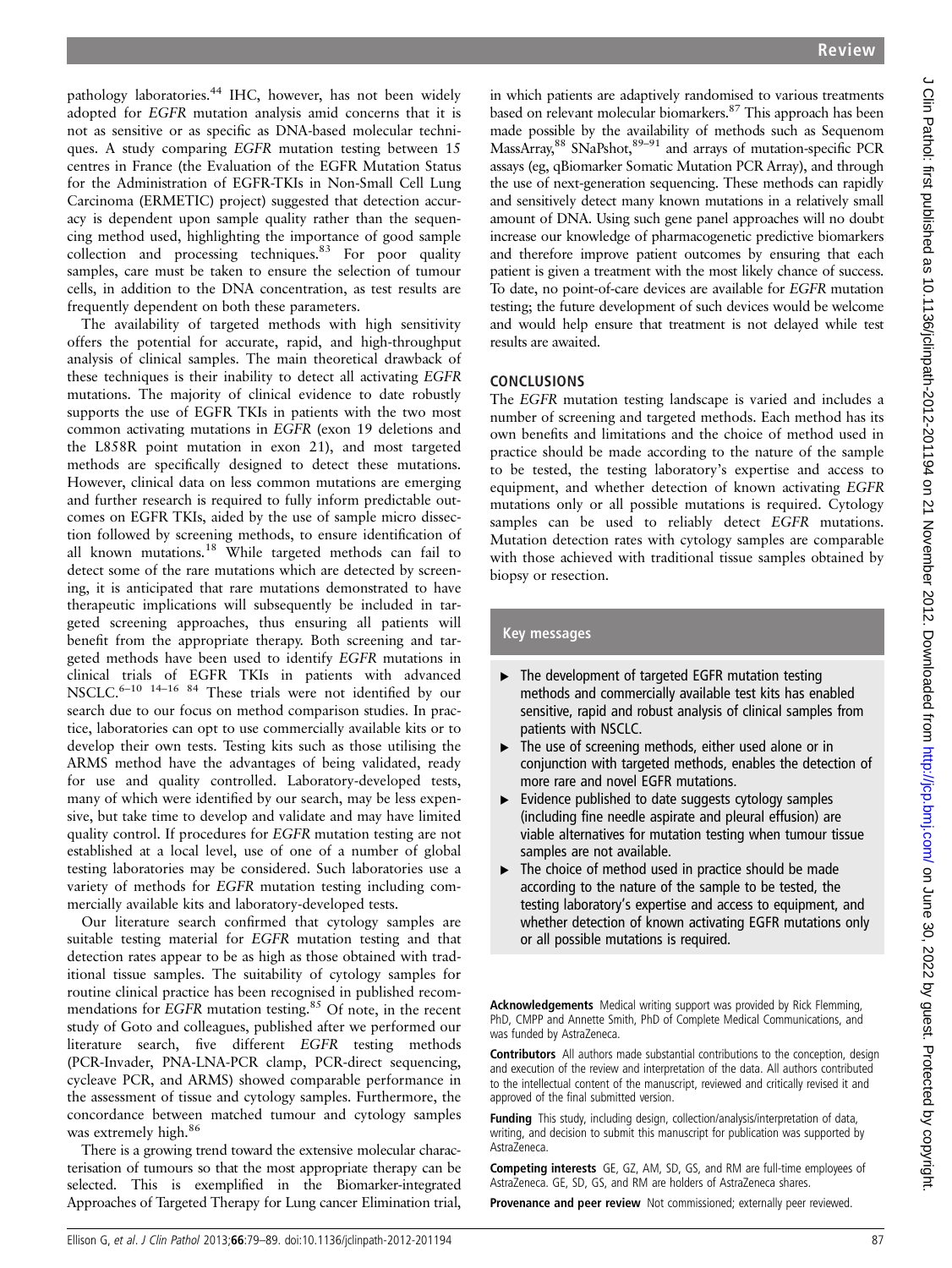$\epsilon$ 

# Review

Open Access This is an Open Access article distributed in accordance with the Creative Commons Attribution Non Commercial (CC BY-NC 3.0) license, which permits others to distribute, remix, adapt, build upon this work non-commercially, and license their derivative works on different terms, provided the original work is properly cited and the use is non-commercial. See: http://creativecommons.org/ licenses/by-nc/3.0/

### **REFERENCES**

- 1 Ferlay J, Shin HR, Bray F, et al. Estimates of worldwide burden of cancer in 2008: GLOBOCAN 2008. Int J Cancer 2010;127:2893–917.
- 2 Azzoli CG, Baker S Jr, Temin S, et al. American Society of Clinical Oncology Clinical Practice Guideline update on chemotherapy for stage IV non-small-cell lung cancer. J Clin Oncol 2009;27:6251–66.
- 3 Lynch TJ, Bell DW, Sordella R, et al. Activating mutations in the epidermal growth factor receptor underlying responsiveness of non-small-cell lung cancer to gefitinib. N Engl J Med 2004;350:2129–39.
- 4 Paez JG, Jänne PA, Lee JC, et al. EGFR mutations in lung cancer: correlation with clinical response to gefitinib therapy. Science 2004;304:1497–500.
- 5 Pao W, Miller V, Zakowski M, et al. EGF receptor gene mutations are common in lung cancers from "never smokers" and are associated with sensitivity of tumors to gefitinib and erlotinib. Proc Natl Acad Sci USA 2004;101:13306–11.
- 6 Maemondo M, Inoue A, Kobayashi K, et al. Gefitinib or chemotherapy for non-small-cell lung cancer with mutated EGFR. N Engl J Med 2010;362:2380–8.
- 7 Mitsudomi T, Morita S, Yatabe Y, et al. Gefitinib versus cisplatin plus docetaxel in patients with non-small-cell lung cancer harbouring mutations of the epidermal growth factor receptor (WJTOG3405): an open label, randomised phase 3 trial. Lancet Oncol 2010;11:121–8.
- 8 Mok TS, Wu Y-L, Thongprasert S, et al. Gefitinib or carboplatin-paclitaxel in pulmonary adenocarcinoma. N Engl J Med 2009;361:947-57.
- 9 Rosell R, Carcereny E, Gervais R, et al. Erlotinib versus standard chemotherapy as first-line treatment for European patients with advanced EGFR mutation-positive non-small-cell lung cancer (EURTAC): a multicentre, open-label, randomised phase 3 trial. Lancet Oncol 2012;13:239–46.
- 10 Zhou C, Wu Y-L, Chen G, et al. Erlotinib versus chemotherapy as first-line treatment for patients with advanced EGFR mutation-positive non-small-cell lung cancer (OPTIMAL, CTONG-0802): a multicentre, open-label, randomised, phase 3 study. Lancet Oncol 2011;12:735–42.
- 11 Han JY, Park K, Kim SW, et al. First-SIGNAL: First-Line Single-Agent Iressa Versus Gemcitabine and Cisplatin Trial in never-smokers with adenocarcinoma of the lung. J Clin Oncol 2012;30:1122–8.
- 12 Keedy VL, Temin S, Somerfield MR, et al. American Society of Clinical Oncology Provisional Clinical Opinion: epidermal growth factor receptor (EGFR) mutation testing for patients with advanced non-small-cell lung cancer considering first-line EGFR tyrosine kinase inhibitor therapy. J Clin Oncol 2011;29:2121–7.
- 13 Sharma SV, Bell DW, Settleman J, et al. Epidermal growth factor receptor mutations in lung cancer. Nat Rev Cancer 2007;7:169–81.
- 14 Cortes-Funes H, Gomez C, Rosell R, et al. Epidermal growth factor receptor activating mutations in Spanish gefitinib-treated non-small-cell lung cancer patients. Ann Oncol 2005;16:1081–6.
- 15 Tokumo M, Toyooka S, Kiura K, et al. The relationship between epidermal growth factor receptor mutations and clinicopathologic features in non-small cell lung cancers. Clin Cancer Res 2005;11:1167–73.
- 16 Yoshida K, Yatabe Y, Park JY, et al. Prospective validation for prediction of gefitinib sensitivity by epidermal growth factor receptor gene mutation in patients with non-small cell lung cancer. J Thorac Oncol 2007;2:22–8.
- 17 Eberhard DA, Giaccone G, Johnson BE. Biomarkers of response to epidermal growth factor receptor inhibitors in non-small-cell lung cancer working group: standardization for use in the clinical trial setting. J Clin Oncol 2008;26:983-94.
- 18 Penzel R, Sers C, Chen Y, et al. EGFR mutation detection in NSCLC—assessment of diagnostic application and recommendations of the German Panel for Mutation Testing in NSCLC. Virchows Arch 2011;458:95–8.
- 19 da Cunha Santos G, Saieg MA, Geddie W, et al. EGFR gene status in cytological samples of nonsmall cell lung carcinoma: controversies and opportunities. Cancer Cytopathol 2011;119:80–91.
- 20 Sueoka N, Sato A, Eguchi H, et al. Mutation profile of EGFR gene detected by denaturing high-performance liquid chromatography in Japanese lung cancer patients. J Cancer Res Clin Oncol 2007;133:93-102.
- 21 Jänne PA, Borras AM, Kuang Y, et al. A rapid and sensitive enzymatic method for epidermal growth factor receptor mutation screening. Clin Cancer Res 2006;12:751–8.
- 22 Do H, Krypuy M, Mitchell PL, et al. High resolution melting analysis for rapid and sensitive EGFR and KRAS mutation detection in formalin fixed paraffin embedded biopsies. BMC Cancer 2008;8:142.
- 23 Takano T, Ohe Y, Tsuta K, et al. Epidermal growth factor receptor mutation detection using high-resolution melting analysis predicts outcomes in patients with advanced non-small cell lung cancer treated with gefitinib. Clin Cancer Res 2007;13:5385–90.
- 24 Borràs E, Jurado I, Hernan I, et al. Clinical pharmacogenomic testing of KRAS, BRAF and EGFR mutations by high resolution melting analysis and ultra-deep pyrosequencing. BMC Cancer 2011;11:406.
- 25 Querings S, Altmüller J, Ansén S, et al. Benchmarking of mutation diagnostics in clinical lung cancer specimens. PLoS One 2011;6:e19601.
- 26 Endo K, Konishi A, Sasaki H, et al. Epidermal growth factor receptor gene mutation in non-small cell lung cancer using highly sensitive and fast TaqMan PCR assay. Lung Cancer 2005;50:375–84.
- 27 Yatabe Y, Hida T, Horio Y, et al. A rapid, sensitive assay to detect EGFR mutation in small biopsy specimens from lung cancer. J Mol Diagn 2006;8:335–41.
- 28 Ohnishi H, Ohtsuka K, Ooide A, et al. A simple and sensitive method for detecting major mutations within the tyrosine kinase domain of the epidermal growth factor receptor gene in non-small-cell lung carcinoma. Diagn Mol Pathol 2006;15:101–8.
- 29 Asano H, Toyooka S, Tokumo M, et al. Detection of EGFR gene mutation in lung cancer by mutant-enriched polymerase chain reaction assay. Clin Cancer Res 2006;12:43–8.
- 30 Otani H, Toyooka S, Soh J, et al. Detection of EGFR gene mutations using the wash fluid of CT-guided biopsy needle in NSCLC patients. J Thorac Oncol 2008;3:472–6.
- 31 Ellison G, Donald E, McWalter G, et al. A comparison of ARMS and DNA sequencing for mutation analysis in clinical biopsy samples. J Exp Clin Cancer Res 2010;29:132.
- 32 Zhao J, Zhao J, Huang J, et al. A novel method for detection of mutation in epidermal growth factor receptor. Lung Cancer 2011;74:226–32.
- 33 Naoki K, Soejima K, Okamoto H, et al. The PCR-invader method (structure-specific 5' nuclease-based method), a sensitive method for detecting EGFR gene mutations in lung cancer specimens; comparison with direct sequencing. Int J Clin Oncol 2011;16:335–44.
- 34 Kawada I, Soejima K, Watanabe H, et al. An alternative method for screening EGFR mutation using RFLP in non-small cell lung cancer patients. J Thorac Oncol 2008;3:1096–103.
- 35 Molina-Vila MA, Bertran-Alamillo J, Reguart N, et al. A sensitive method for detecting EGFR mutations in non-small cell lung cancer samples with few tumor cells. J Thorac Oncol 2008;3:1224–35.
- 36 Pan Q, Pao W, Ladanyi M. Rapid polymerase chain reaction-based detection of epidermal growth factor receptor gene mutations in lung adenocarcinomas. J Mol Diagn 2005;7:396–403.
- 37 Ikeda S, Takabe K, Inagaki M, et al. Detection of gene point mutation in paraffin sections using in situ loop-mediated isothermal amplification. Pathol Int 2007;57:594–9.
- 38 Dufort S, Richard MJ, Lantuejoul S, et al. Pyrosequencing, a method approved to detect the two major EGFR mutations for anti EGFR therapy in NSCLC. J Exp Clin Cancer Res 2011;30:57.
- 39 Han HS, Lim SN, An JY, et al. Detection of EGFR mutation status in lung adenocarcinoma specimens with different proportions of tumor cells using two methods of differential sensitivity. J Thorac Oncol 2012;7:355–64.
- 40 Yang Q, Qiu T, Wu W, et al. Simple and sensitive method for detecting point mutations of epidermal growth factor receptor using cationic conjugated polymers. ACS Appl Mater Interfaces 2011;3:4539–45.
- 41 Hoshi K, Takakura H, Mitani Y, et al. Rapid detection of epidermal growth factor receptor mutations in lung cancer by the SMart-Amplification Process. Clin Cancer Res 2007;13:4974–83.
- 42 Miyamae Y, Shimizu K, Mitani Y, et al. Mutation detection of epidermal growth factor receptor and KRAS genes using the Smart Amplification Process version 2 from formalin-fixed, paraffin-embedded lung cancer tissue. J Mol Diagn 2010;12:257–64.
- 43 Araki T, Shimizu K, Nakamura T, et al. Clinical screening assay for EGFR exon 19 mutations using PNA-clamp smart amplification process version 2 in lung adenocarcinoma. Oncol Rep 2011;26:1213–19.
- 44 Kozu Y, Tsuta K, Kohno T, et al. The usefulness of mutation-specific antibodies in detecting epidermal growth factor receptor mutations and in predicting response to tyrosine kinase inhibitor therapy in lung adenocarcinoma. Lung Cancer 2011;73:45–50.
- 45 Brevet M, Arcila M, Ladanyi M. Assessment of EGFR mutation status in lung adenocarcinoma by immunohistochemistry using antibodies specific to the two major forms of mutant EGFR. J Mol Diagn 2010;12:169–76.
- 46 Ilie MI, Hofman V, Bonnetaud C, et al. Usefulness of tissue microarrays for assessment of protein expression, gene copy number and mutational status of EGFR in lung adenocarcinoma. Virchows Arch 2010;457:483–95.
- 47 Kato Y, Peled N, Wynes MW, et al. Novel epidermal growth factor receptor mutation-specific antibodies for non-small cell lung cancer: immunohistochemistry as a possible screening method for epidermal growth factor receptor mutations. J Thorac Oncol 2010;5:1551–8.
- 48 Nakamura H, Mochizuki A, Shinmyo T, et al. Immunohistochemical detection of mutated epidermal growth factor receptors in pulmonary adenocarcinoma. Anticancer Res 2010;30:5233–7.
- 49 Simonetti S, Molina MA, Queralt C, et al. Detection of EGFR mutations with mutation-specific antibodies in stage IV non-small-cell lung cancer. J Transl Med 2010;8:135.